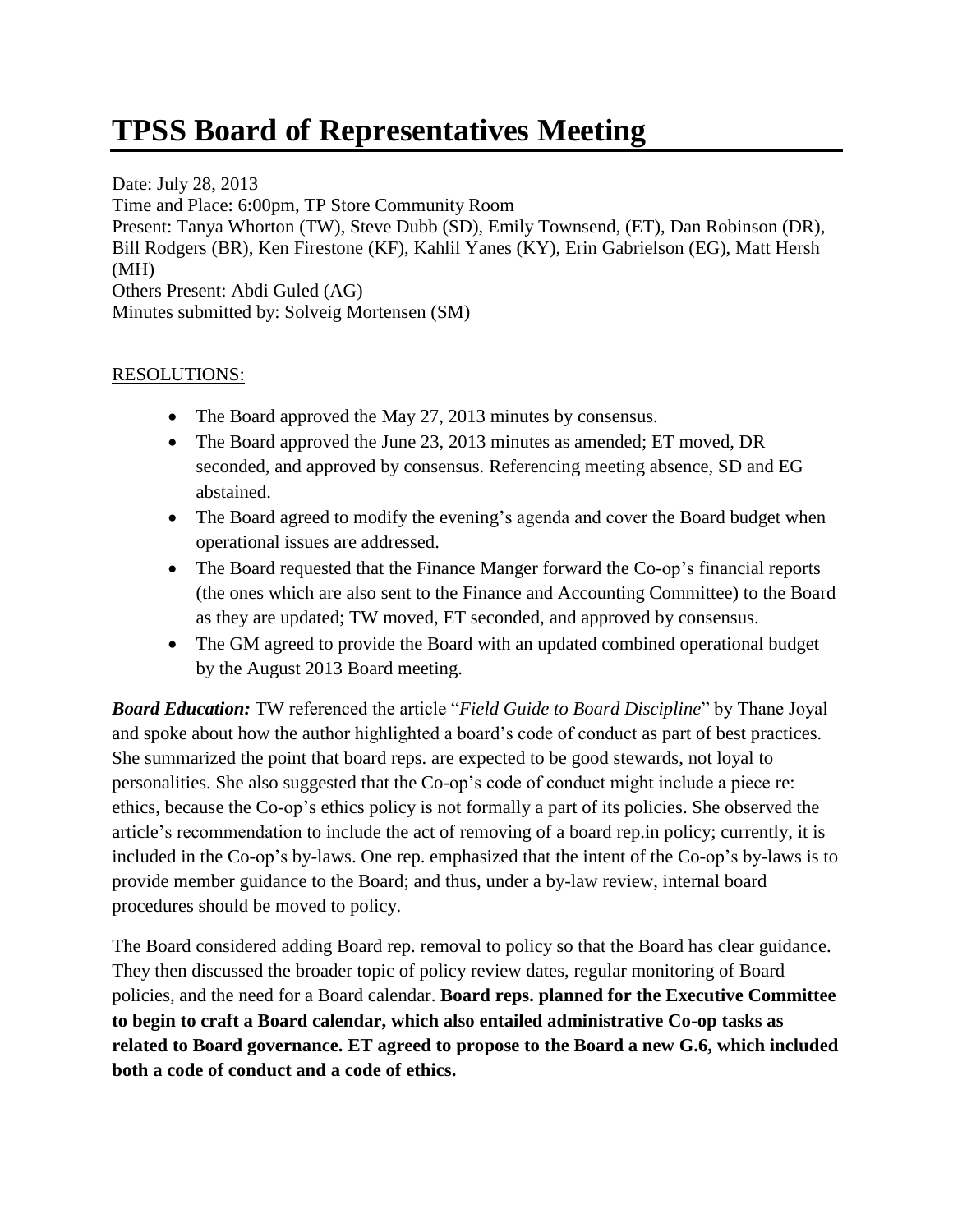*Open Member Forum:* The TW reminded Board reps. of the purpose of open member forum:that there cannotbe any discussion about personnel issues as those are highly confidential.

*Report from FAC*: DR shared that the Finance and Audit Committee (FAC) is currently pursuing an end of the year report that compares this year's financial numbers to the previous year's. He reported that the Profit and Loss Statement for the Silver Spring (SS) store reflects a \$38K profit for the month of June 2013. The GM confirmed that both sales and COGS are currently up at the SS store, but the limit on new hires has positively affected profits. DR noted that the SS store showed sales and COGS to be down between May 2013 and June 2013 and identified that the SS store is selling down its inventory. The GM explained that it is imperative to review the month of June after the invoices come in; he also talked about how Co-op staff are gaining greater control of ordering to reduce the amount of time that products wait to go to the floor. TW identified inventory controls as an enhanced procedural change.

DR reported that the Takoma Park store profit statement showed a profitable last quarter; the GM confirmed that the second quarter tends to be strong from year to year for the Co-op.

DR relayed that one FAC member suggested that the Co-op have only one Quickbooks data files with multiple classes. Finally, DR confirmed that the FAC will attend the September Board meeting and give a presentation to the Board.

*GM Report-Operational Budge-Expansion Feasibility Report:* The Board reviewed the draft operational budget. There was discussion re: why the Co-op appears to have over-budgeted wages in the previous year's budget; the GM described that staff had left positions and not been immediately replaced. The Board observed that the Co-op's taxes were previously budgeted as zero due to a credit and noted that the status of this credit for the upcoming year is unknown. The Board weighed whether they preferred subcategory or general category listings in the visual presentation of the chart of accounts. **The GM agreed to supply the Board with a newly updated operational budget by the next Board meeting.**

In re: to the GM report, the GM noted recent financial improvement at the SS store. He also reminded reps. to bring operations questions that involve staff directly to him. Finally, he updated the Board on the status of the generator installation at the TP store and confirmed receipt of the feasibility study.

*Report from Expansion Committee:* KF reported that the Expansion Committee (EC) will fully review the feasibility study, meet with CW Architects, and make a report to the Board. He summarized that the study evaluated three scenarios for Co-op expansion: expanding to the east or the west, or relocating to a new location. DR noted that the City of TP is starting its deliberations and KF relayed that Roz Grigsby emailed him to discuss the Co-op's intentions. He shared his plan to meet with Ms. Grigsby in the following week. Board reps. noted that the City Council already met and discussed preferences for the lot.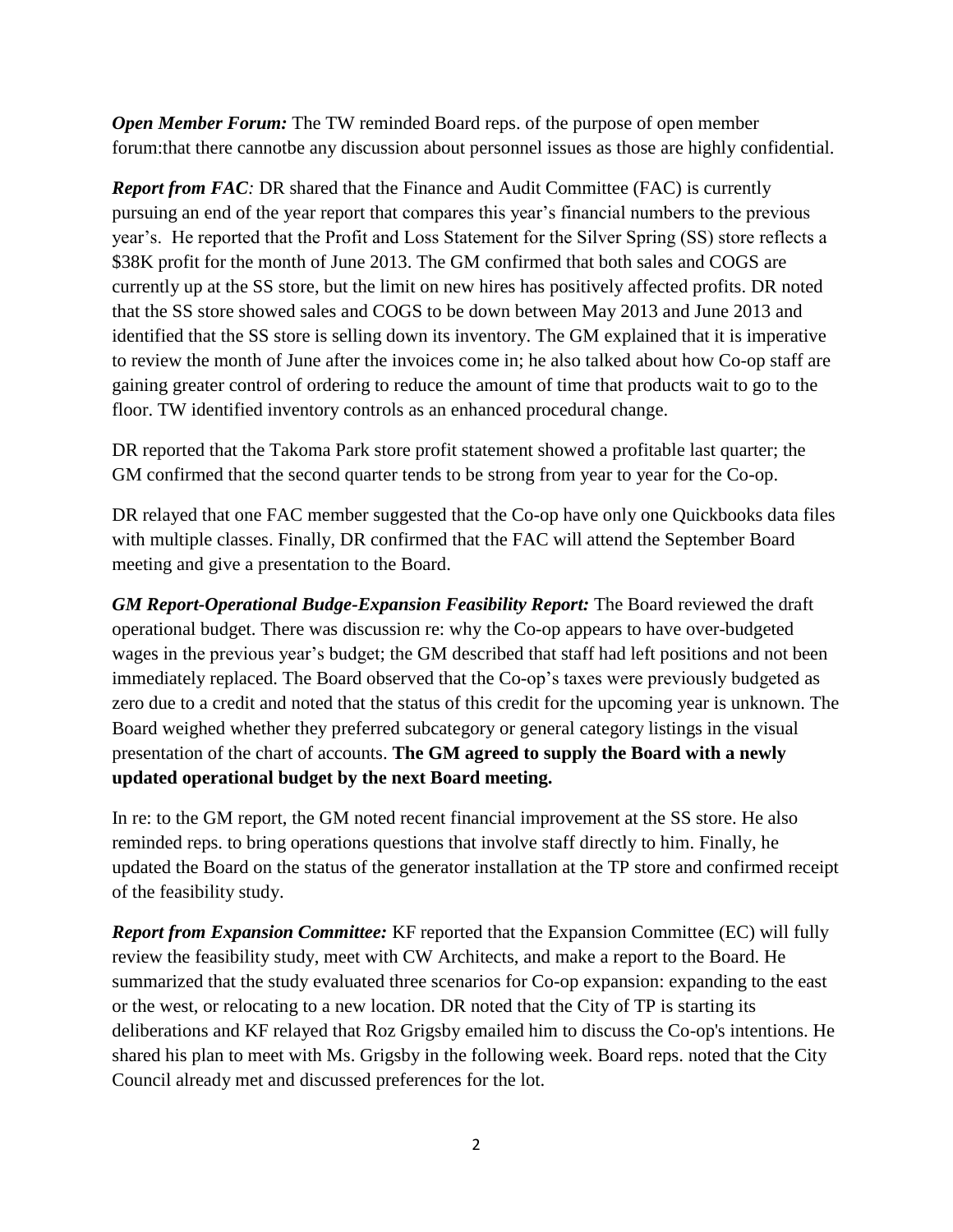KF also mentioned that there may be an opportunity for a walkable location in D.C., one where the Co-op could sell beer and wine. The Board touched on what group might move into the Turner building if the Co-op exited. AG conveyed that he asked CW Architects about the options for building a second floor on the Turner building.

DR and KY disclosed their potential interest in purchasing a nearby food/restaurant establishment and agreed to complete a conflict of interest form. They also relayed that they understand that the Co-op has first rights to the property.

*Report from Nominations Committee:* EG stated that the next Nominations Committee will be held on July 30, 2013. She updated the Board on her research of the by-laws to learn if there were probations against electronic voting: the by-laws only stipulate written ballot, not paper ballot. So she believed "Survey Monkey" could be used for Co-op elections; other reps. interpreted the term "written" in the by-laws to mean not verbal. EG explained that Survey Monkey is free for only a certain number of users; she planned to look further into costs.

*Board OTBA Relationship*: TW reported that several reps. met with representatives from the OTBA. She conveyed that the OTBA is seeking more Co-op involvement in community events that they plan in the Takoma Junction and with other Takoma Park businesses. She shared that the OTBA throughout the year asks the Co-op for small amounts of support for individual events; but they feel it would make more sense to make a global ask for the entire yearly amount, while also laying out the anticipated benefits of participating. Furthermore, she noted, they would like to re-frame the perception that to the Co-op's investing in community events for the OTBA is looking to the Co-op for support for the Takoma Park Street Festival.

TW also clarified a point of issue—previously unknown to the Board--regarding the former loan renewal offer: a condition was placed on the loan requiring the OTBA reps. to personally guarantee the loan. This was not a condition ever requested by the Board, is highly unusual, and was the main reason the OTBA declined the loan, she observed. TW reflected that the OTBA would benefit from having a dedicated Co-op staff person as a point of contact. The GM spoke of his good relationship with the reps. at the OTBA and noted the ways that the two organizations' missions can differ at times. He planned to contact them and set up a meeting.

*Policies Revision:* SD shared that TW, DR, and he had met to again review the M's and L's policy revisions. He presented the draft M and L policies, which included the previous Board updates and SD, TW, and DR's more recent updates. They relayed that they discussed the usefulness of having the Board review any survey instruments being used to survey members or shoppers, so the Board could stay informed of what types of issues are being surveyed.. The Board discussed how the requirement for the executive succession staff to attend a Board meeting was removed.